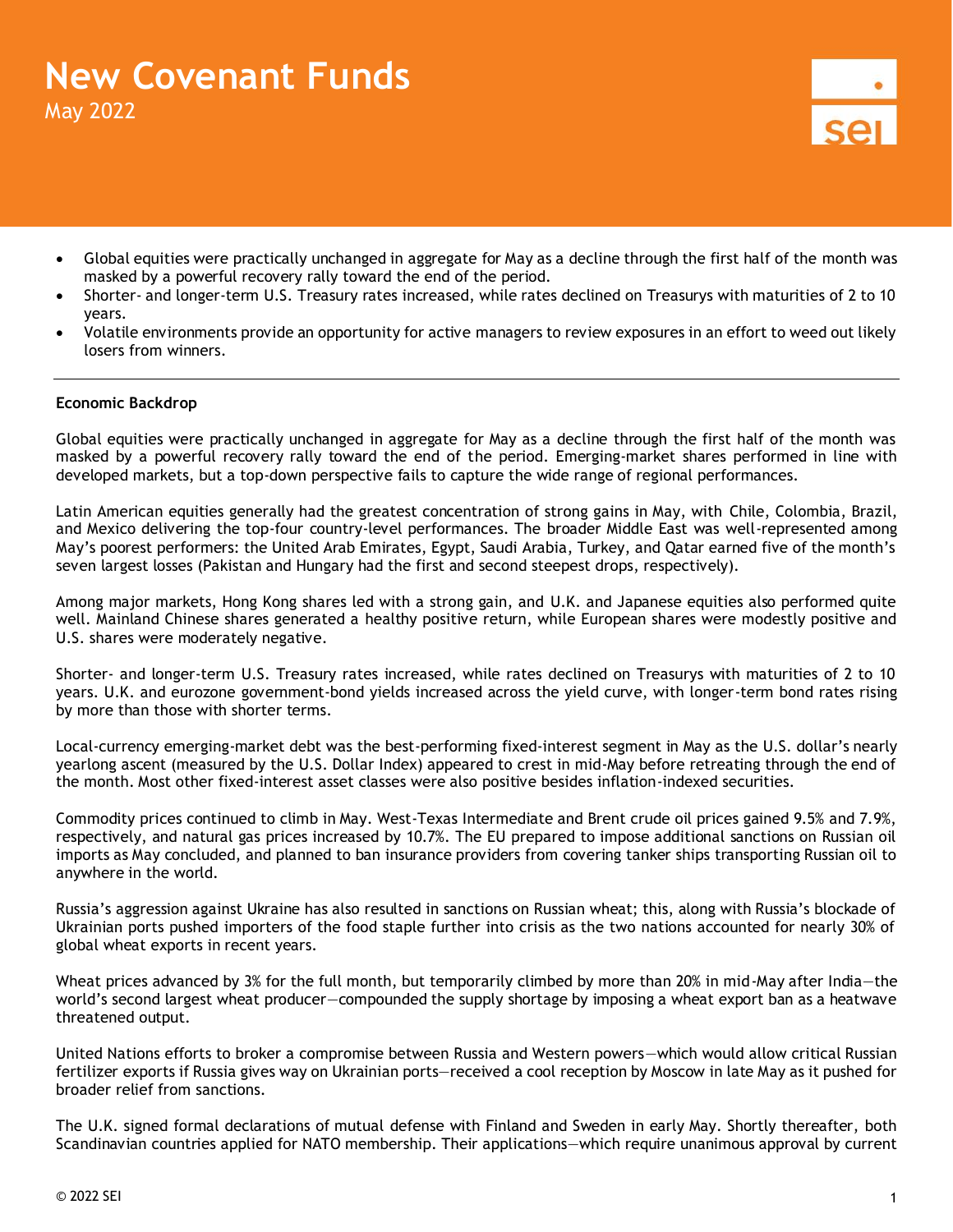members—were met with resistance by Turkey; the NATO member demanded that Finland and Sweden both cease support for the Kurdistan Workers Party (PKK) and resume arms exports to Turkey.

In late May, the U.S. prepared a defense-assistance package for Ukraine valued at \$700 million. The package included mobile long-range artillery rocket systems, the first time the U.S. has provided these weapons to Ukraine. This development invited Russia's ire, although President Joe Biden assured the Kremlin that the rockets would not be used to target Russian territory. Earlier in May, Biden signed a \$40 billion bill passed by Congress for new assistance to Ukraine.

Shanghai's residents counted down to midnight on the last night of May as the city of 25 million people prepared to emerge from a zero-COVID-19 lockdown that lasted roughly two months. Restaurant dining will remain closed beyond June 1, and residents are required to take a PCR test every 72 hours. Beijing's shorter and less-restrictive lockdown measures also eased as May concluded. The lockdowns, while an apparent success in drastically reducing new COVID-19 cases, took a steep economic toll and aggravated existing supply-chain weaknesses.

## **Central Banks**

- At its early May meeting, the Federal Open Market Committee (FOMC) increased the federal-funds rate by 0.50% the first hike of its size since 2000—to a 0.75%-to-1% range. The FOMC also announced plans to reduce its balance sheet in June, allowing Treasurys and mortgages to run off (that is, mature without being replaced) at maximum respective paces of \$60 billion and \$35 billion per month.
- The Bank of England's (BoE) Monetary Policy Committee (MPC) voted to increase the bank rate by 0.25% for the fourth consecutive time at its May meeting, pushing the benchmark rate to 1.0%, its highest level in 13 years. It also began to reduce its balance sheet by ceasing to reinvest proceeds from its asset-purchase program and commencing corporate bond sales.
- The European Central Bank (ECB) did not hold a monetary policy meeting in May. Following its mid-April meeting, the central bank restated its commitment to winding down its Asset Purchase Programme—set to conclude in the third quarter following monthly net purchases of €40 billion (euro) in April, €30 billion in May, and €20 billion in June.
- The Bank of Japan (BOJ) did not hold a monetary policy meeting in May after redoubling its commitment to loose policy at its late-April meeting. Its short-term interest rate remained at -0.1%, and the 10-year Japanese governmentbond (JGB) yield target held near 0%. The central bank offered unlimited purchases of 10-year JGBs at 0.25% in order to keep its yield within BOJ's acceptable range.

## **Index Data (May 2022)**

- The Dow Jones Industrial Average increased by 0.33%.
- The S&P 500 Index inched higher by 0.18%.
- The NASDAQ Composite Index decreased by 1.93%.
- The MSCI ACWI (Net), used to gauge global equity performance, widened by 0.12%.
- The Bloomberg Global Aggregate Index, which represents global bond markets, advanced by 0.27%.
- The Chicago Board Options Exchange Volatility Index, a measure of implied volatility in the S&P 500 Index also known as the "fear index", fell from 33.40 to 26.19.
- WTI Cushing crude oil prices, a key indicator of movements in the oil market, inflated from \$104.69 a barrel at the end of April to \$114.67 on the last day in May.
- The U.S. dollar ended the month at \$1.26 against sterling, \$1.07 versus the euro and at 128.68 yen.

## **Portfolio Review**

Results in the Growth Fund were modestly negative during the month. The environmental, social and governance screen (ESG) led to an unfavorable underweight to energy stocks. The Growth Fund's underweight to low-quality stocks contributed. Stock selection within consumer staples, financials and health care enhanced returns. The Growth Fund's allocation to value was also favorable.

During the quarter, the Income Fund suffered from an underweight to non-corporate bonds and an overweight to the long-term segment of the U.S. Treasury yield curve. Other detractors included an overweight to asset-backed securities (ABS) and commercial mortgage-backed securities (MBS); an underweight to agency MBS; an underweight to taxable municipals bonds; a small allocation to non-U.S.-dollar currencies; and a higher-quality bias within commercial mortgagebacked securities (MBS). The Fund gained on an overweight to corporate bonds. Other contributors included selection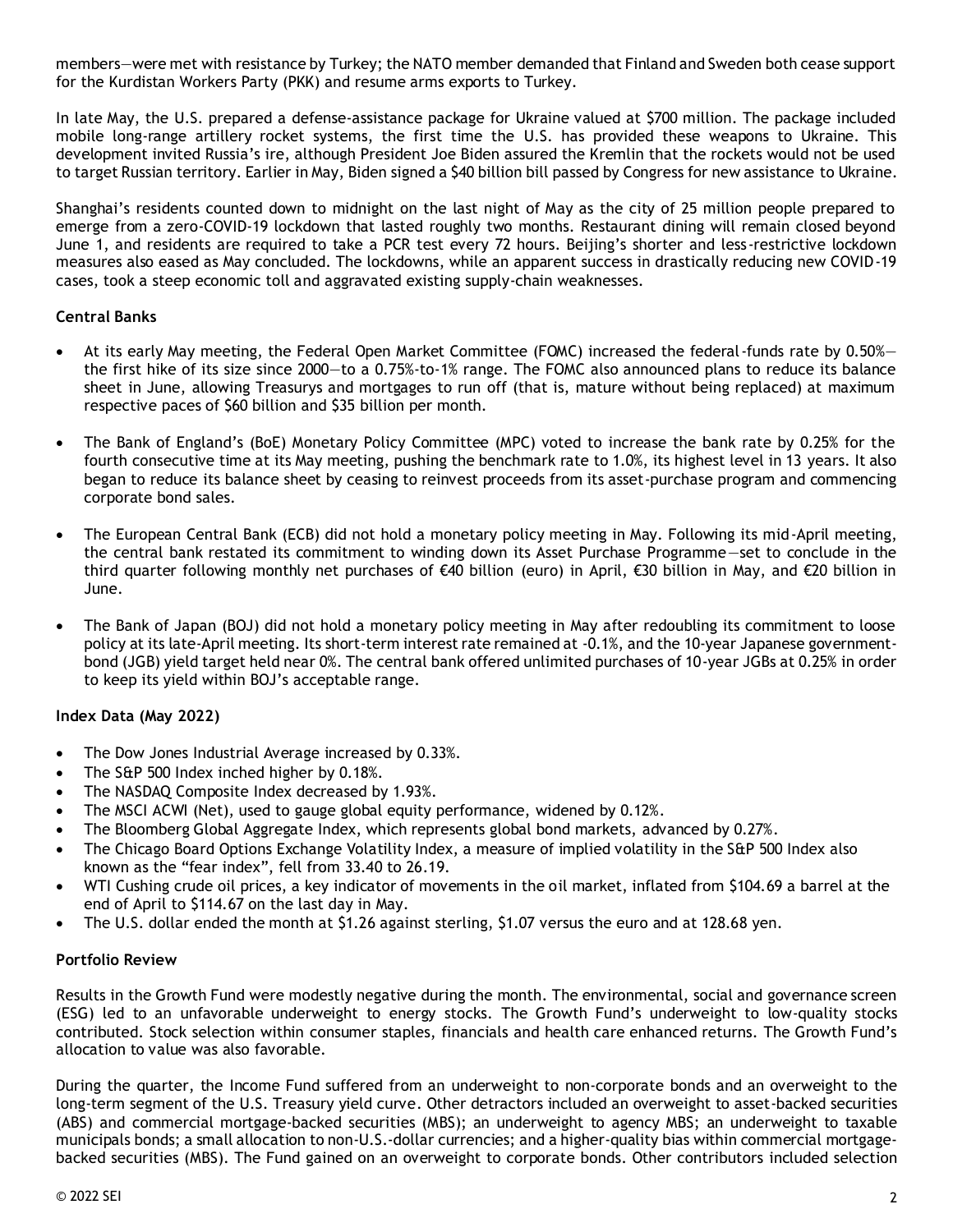within financials, energy and industrials. Western Asset Management suffered modestly due to its long duration posture and overweight to the long-term segment of the U.S. Treasury yield curve. However, corporate credit exposure was positive. Off-benchmark allocations to non-U.S. dollar-denominated currencies hurt. An underweight to agency MBS detracted, as did an overweight to ABS and CMBS. Income Research & Management benefited from an overweight to corporate bonds. However, an overweight to and poor selection in ABS and commercial MBS anchored returns. IRM's underweight to agency MBS further detracted.

#### **Manager Positioning and Opportunities**

The Growth Fund employs a passive strategy designed to track the performance of the Russell 3000 Index, which represents the largest 3,000 U.S. companies and approximately 98% of the investable U.S. equity market, subject to such variation as may arise as a result of implementation of the social witness principles of the General Assembly of the Presbyterian Church (U.S.A.).

Fixed-income markets have signaled improved growth prospects on the tail of higher interest rates. Inflation expectations are higher in the short term and long term. Inflation expectations have risen above the Fed's target and rest at their highest levels in over a decade. We share the Federal Reserve's sentiment that higher short-term inflation will likely be transitory. Securitized sectors remain attractive in our view, especially agency mortgage-backed securities. The Income Fund's duration positioning began the quarter slightly neutral the benchmark, but ended the period slightly underweight. Duration is a measure of risk in bond investing and indicates how price-sensitive a bond is to changes in interest rates. A long (overweight) duration stance indicates the portfolio duration is higher than that of the benchmark whereas a short (underweight) duration stance indicates a lower duration. Duration is measured in years and securities with longer durations are more sensitive to interest-rate changes. With yields near historic lows, the Fund's managers are likely to stay close to neutral until volatility subsides. It was overweight corporate bonds as managers viewed them as a better relative value despite higher prices than last year. Within the long-term overweight to securitized sectors, commercial MBS and ABS were the largest allocations while the agency MBS allocation was close to that of the benchmark. An overweight to off-benchmark non-agency MBS remained as the sector continued to trade at attractive spreads.

The New Covenant Balanced Growth Fund invests about 60% of its assets in the Growth Fund and 40% in the Income Fund. The New Covenant Balanced Income Fund invests about 35% of its assets in the Growth Fund and about 65% in the Income Fund.

## **Financial Glossary:**

**Federal-funds rate:** The federal-funds rate is the interest rate at which a depository institution lends immediatelyavailable funds (balances at the U.S. Federal Reserve) to another depository institution overnight in the U.S.

#### **Index Glossary:**

**The Dow Jones Industrial Average** is a price-weighted average of 30 significant stocks traded on the New York Stock Exchange and NASDAQ.

**The S&P 500 Index** is an unmanaged, market-capitalization weighted index that consists of the 500 largest publicly traded U.S. companies and is considered representative of the broad U.S. stock market

**The NASDAQ Composite Index** is an unmanaged, market-capitalization weighted index that consists of all securities listed on the NASDAQ exchange. It is often used to gauge performance of global technology stocks.

**The MSCI All Country World Index** is a market-capitalization-weighted index composed of over 2,000 companies, and is representative of the market structure of 48 developed and emerging-market countries in North and South America, Europe, Africa and the Pacific Rim. The Index is calculated with net dividends reinvested in U.S. dollars.

**The Bloomberg Global Aggregate Bond Index** (formerly Lehman Brothers Global Aggregate Index), an unmanaged market-capitalization-weighted benchmark, tracks the performance of investment-grade fixed-income securities denominated in 13 currencies. The Index reflects reinvestment of all distributions and changes in market prices.

**The Chicago Board Options Exchange Volatility Index (VIX)** tracks the expected volatility in the S&P 500 Index over the next 30 days. A higher number indicates greater volatility.

**The Russell 3000 Index** includes 3000 of the largest U.S. equity securities based on market cap and current index membership; it is used to measure the activity of the U.S. equity market.